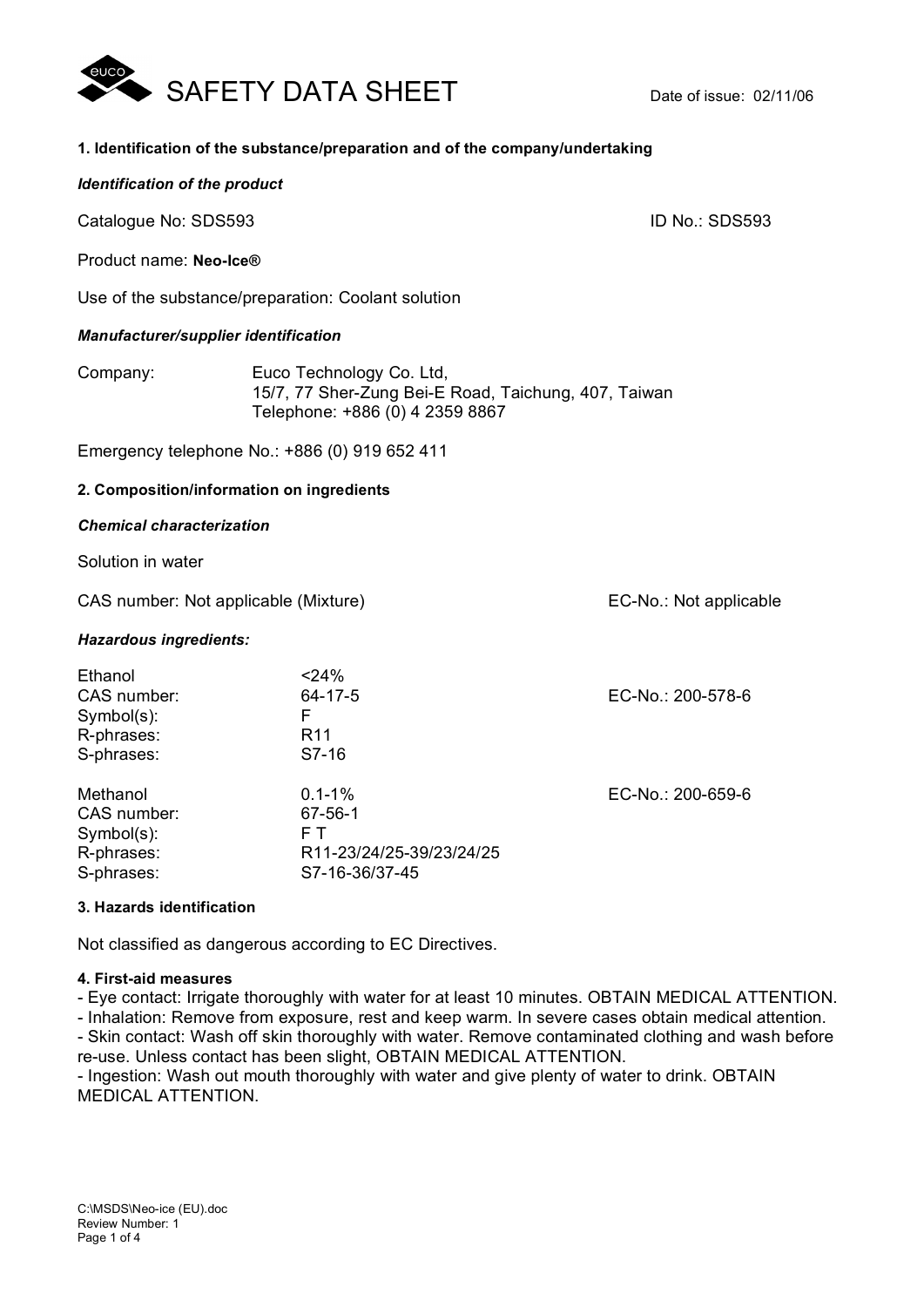

# **5. Fire-fighting measures**

## *Special risks:*

Flammable but does not support combustion. May evolve toxic fumes in fire.

Do not stay in dangerous zone without respiratory protective equipment.

# *Suitable extinguishing media:*

Water spray, foam, dry powder or carbon dioxide

## **6. Accidental release measures**

Wear appropriate protective clothing.

Small spillages (<500ml): Absorb on an inert absorbent, (e.g. earth, sand or spillage absorption granules), transfer to a suitable container and arrange removal by disposal company. Wash site of spillage thoroughly with water and detergent.

For large spillages liquids should be contained with sand or earth and both liquids and solids transferred to salvage containers. Any residues should be treated as for small spillages.

# **7. Handling and storage**

# *Handling:*

Wash hands and face thoroughly after working with material. Contaminated clothing should be removed and washed before re-use.

## *Storage:*

Store at room temperature (15 to 25°C recommended). Keep well closed and protected from direct sunlight and moisture.

## **8. Exposure controls/personal protection**

## *UK Exposure limits*

WEL – Ethanol: Long term : 1920 mg/m3 (1000 ppm)

WEL – Methanol: Long term : 266 mg/m3 (200 ppm) Short term : 333 mg/m3 (250 ppm) (Sk, ILV)

## *Personal protective equipment:*

As appropriate to the situation and the quantity handled.

- Respirator: Self-contained breating apparatus when large quantities of vapours are generated.
- Ventilation: Extraction hood when large quantities of vapours are generated.
- Gloves: Nitrile.
- Eye Protection: Goggles or face-shield
- Other Precautions: Protective overalls if handling large quantities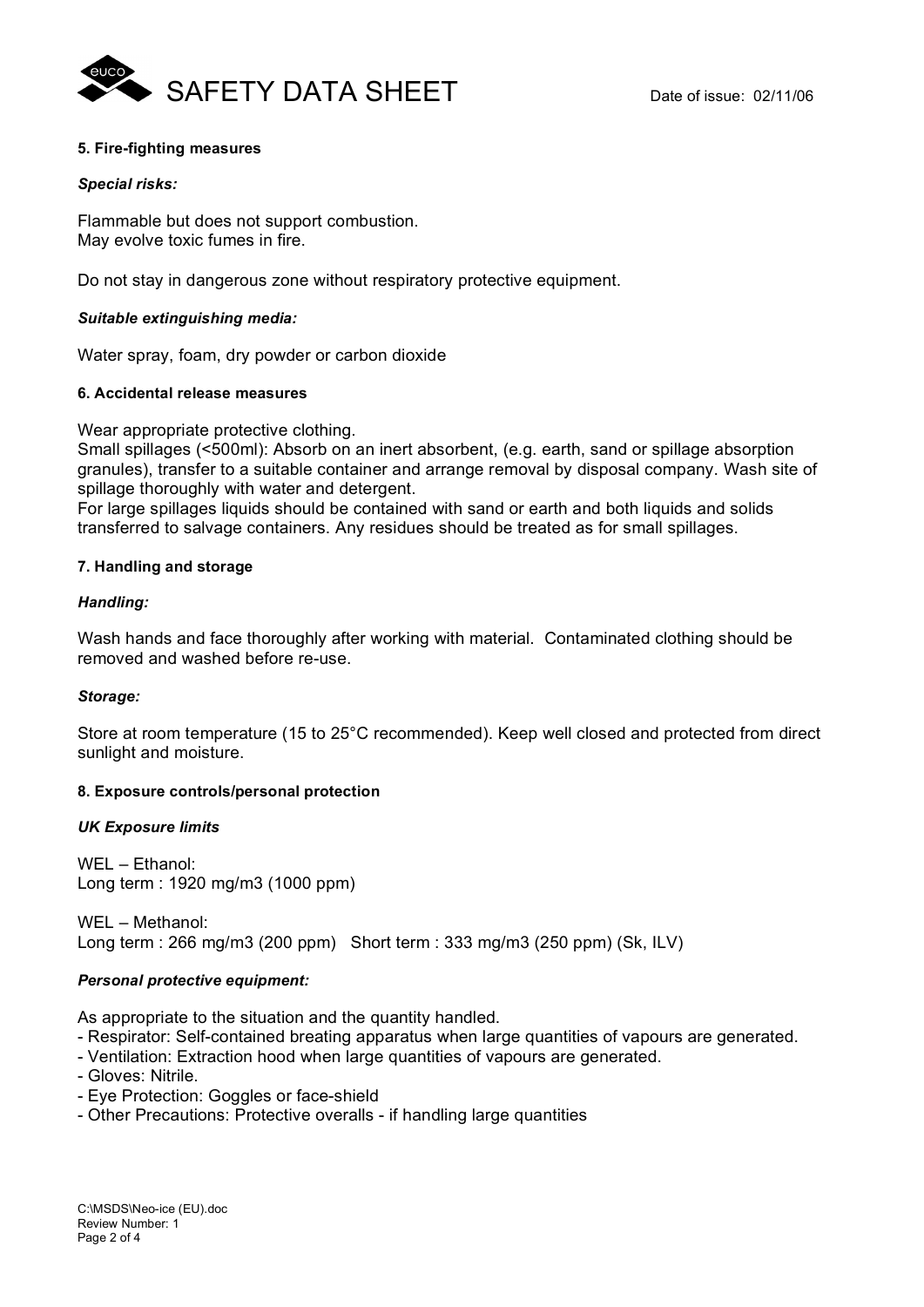

# **9. Physical and chemical properties**

### *General information:*

| Form:   | liquid            |
|---------|-------------------|
| Colour: | clear / pale blue |
| Odour:  | alcoholic         |

## *Health, safety and environmental information:*

| Boiling temperature       |        | $~100^{\circ}$ C            |
|---------------------------|--------|-----------------------------|
| Density(g/ml)             |        | ~10.97                      |
| Vapour pressure           |        | 59 hPa (20°C, Ethanol)      |
| Solubility in water       |        | Miscible in all proportions |
| pH value                  |        | 6-8 $(20^{\circ}C)$         |
| Flash point               |        | $33^{\circ}$ C              |
| <b>Explosion limits:</b>  | lower: | 3.3% (Ethanol)              |
|                           | upper: | 19% (Ethanol)               |
| Auto-ignition temperature |        | 425°C (Ethanol)             |

## **10. Stability and reactivity**

## Stable.

Substances to be avoided: strong oxidizing agents. The possibility of reaction with other substances cannot be excluded.

## **11. Toxicological information**

- After inhalation: No hazard expected after contact with small quantities.

- After eye contact: Local irritation symptoms, discolouration.
- After skin contact: Discolouration.
- After ingestion: Rapid absorption.

- After absorption: Euphoria. After a latency period: dizziness, inebriation, paralysis, cyanosis, narcosis, respiratory paralysis.

## *Further data*

No data

## **12. Ecological information**

Adverse ecological effects cannot be excluded in the event of improper handling or disposal.

## **13. Disposal considerations**

Chemical residues are generally classified as hazardous or special waste, and as such are covered by regulations which vary according to location. Contact your local waste disposal authority for advice, or pass to a chemical disposal company.

## **14. Transport information**

Not subject to transport regulations.